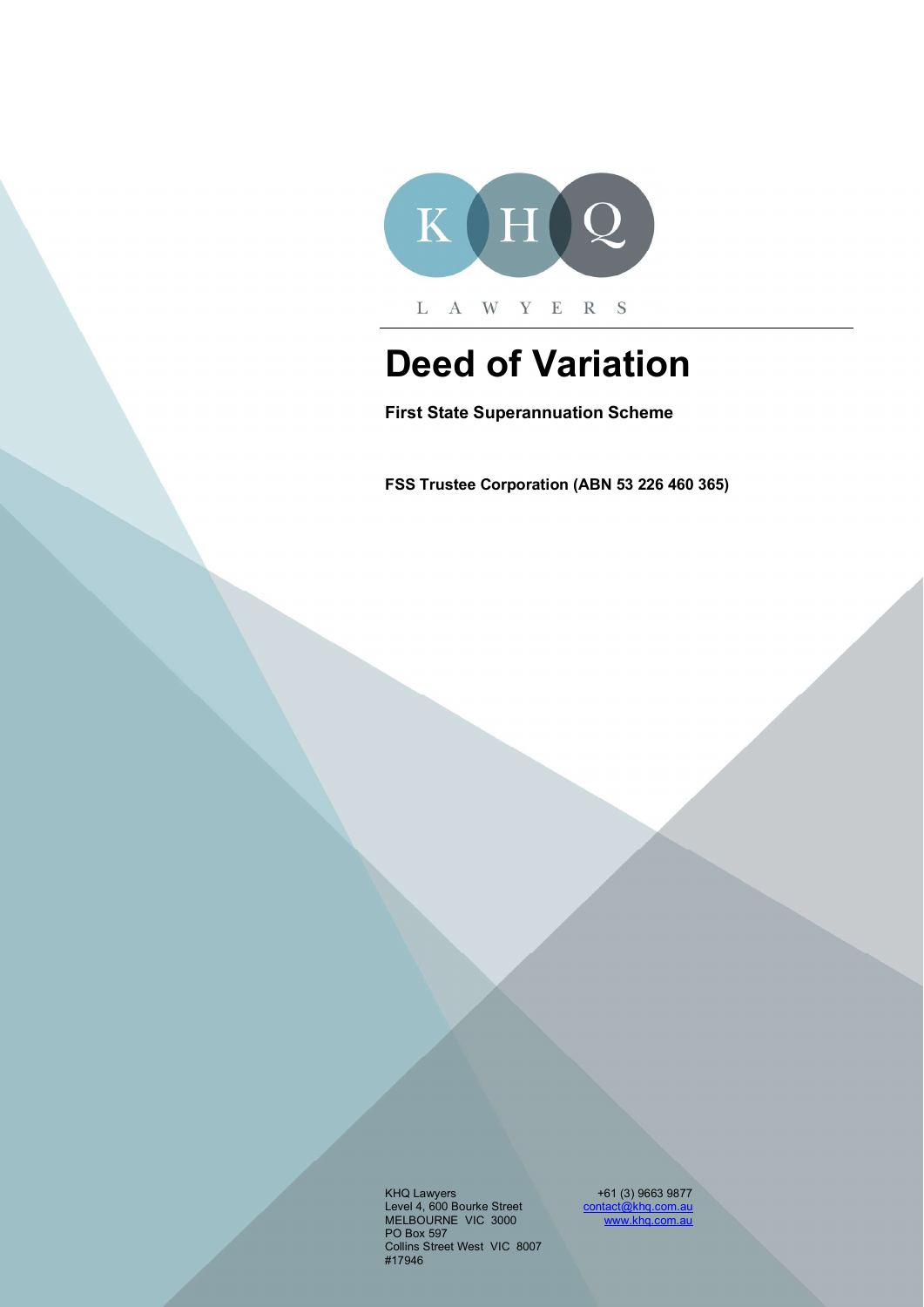

### **Details**

## **Trustee**

|                 | Name    | <b>FSS Trustee Corporation</b>               |
|-----------------|---------|----------------------------------------------|
|                 | ABN     | 11 118 202 672                               |
|                 | Address | Level 28, 388 George Street, Sydney NSW 2000 |
|                 |         | (Trustee)                                    |
| Date of Deed    |         | 4 August 2020                                |
| <b>RECITALS</b> |         |                                              |

- A. The First State Superannuation Scheme (Fund) was established under the First State Superannuation Act 1992 (NSW) (FSS Act).
- B. On 19 February 1999, a trust deed was executed pursuant to section 13(1) of the FSS Act to make provision for and with respect to the workings of the Fund (Original Deed).
- C. The Original Deed was amended by a Deed of Variation dated 29 March 2006 (Constituent Deed) and annexed rules to that Deed of Variation which govern the operation of the Fund (as amended from time to time) (Rules).
- D. Pursuant to clause 5 of the Constituent Deed, the Trustee may, by deed, vary all or any of the provisions of the Constituent Deed or Rules in various ways and for various purposes, without the consent of Members or Employers, subject to the limitations in clause 5.3 of the Constituent Deed.
- E. The Trustee wishes to amend the Rules in the manner set out in this deed in order to:
	- (a) reflect the change in the name of the Fund from the First State Superannuation Scheme to Aware Super on and from 15 September 2020 and the change in the company name of the Trustee from FSS Trustee Corporation to Aware Super Pty Ltd around a similar time, subject to the name change being effected by the Australian Securities and Investments Commission; and
	- (b) facilitate the transfer in of members of the WA Local Government Superannuation Plan on a successor fund transfer basis with effect on and from 30 November 2020.
- F. The Trustee considers that:
	- (a) the amendments made by this deed to the Rules are for one or more of the purposes set out in clause 5.1 of the Constituent Deed; and
	- (b) no amendment made by this deed to the Rules is prohibited by clause 5.3 of the Constituent Deed.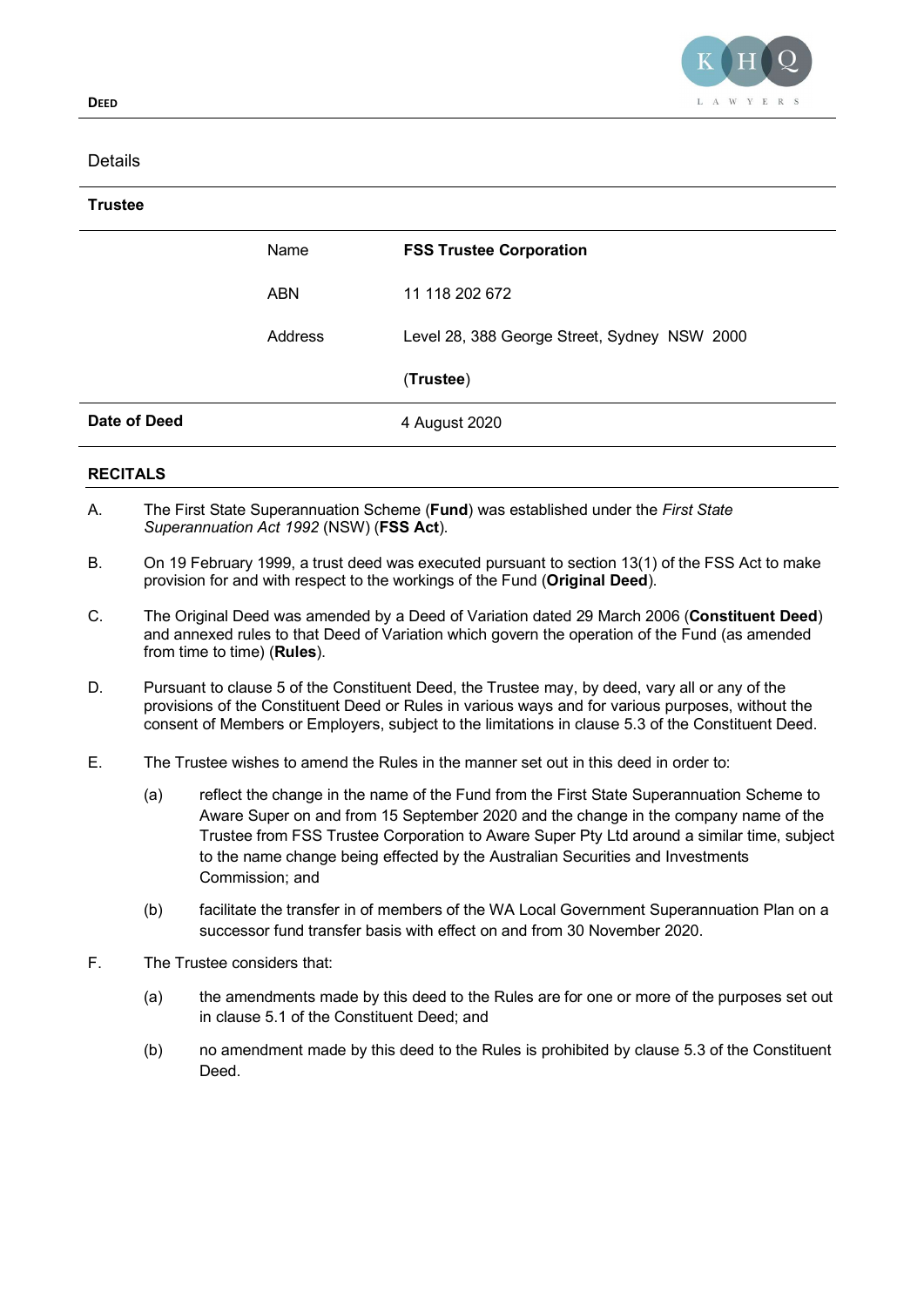

#### This deed witnesses that:

#### 1. INTERPRETATION

- 1.1 Words and expressions defined in the Rules have the same meaning in this deed unless they are otherwise defined in this deed.
- 1.2 The interpretation provision in Rule 22 of Section 1 of the Rules applies to this deed as if it were set out in full in this deed.

#### 2. AMENDMENTS TO THE RULES

- 2.1 The Rules are amended by:
	- (a) deleting the text that is shown as struck through; and
	- (b) inserting the text that is shown as underlined.

in the consolidated copy of the Rules attached in Annexure A to this deed.

- 2.2 An amendment to the Rules does not affect the validity or enforceability of the Rules.
- 2.3 Nothing in this deed:
	- (a) prejudices or adversely affects any right, power, authority, discretion or remedy arising under the Rules before the date of this deed; or
	- (b) discharges, releases or otherwise affects any liability or obligation arising under the Rules before the date of this deed.

#### 3. EFFECTIVE DATE

- 3.1 This deed will take effect as follows:
	- (a) the amendments to the Rules concerning the name of the Fund will take effect on 15 September 2020;
	- (b) the amendments concerning the name of the Trustee will take effect on the date specified by the Australian Securities and Investment Commission; and
	- (c) the remaining amendments will take effect on 30 November 2020, but only if the assets and members of the WA Local Government Superannuation Plan are transferred on a successor fund basis to the Fund on that date.

#### 4. NO REDECLARATION

- 4.1 The Trustee is not by this deed:
	- (a) redeclaring the Fund or redeclaring any trust;
	- (b) resettling the Fund; or
	- (c) causing the transfer, vesting or accruing of property in any person.

#### 5. TRUSTEE AND MEMBERS BOUND

5.1 The Trustee and the Members are bound by the terms of the Rules as amended by this deed.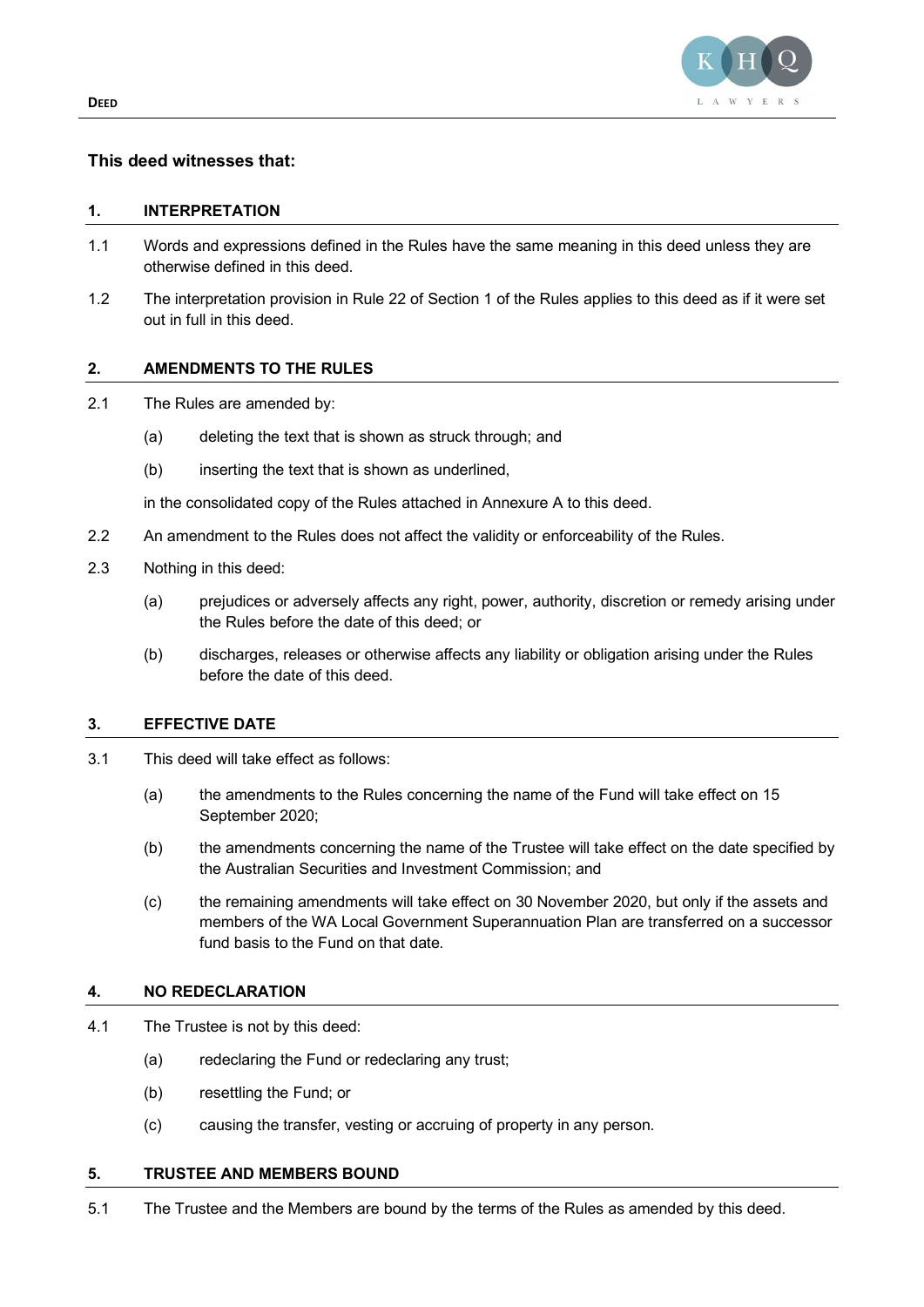

#### 6. GOVERNING LAW

6.1 This deed is governed by the laws of New South Wales.